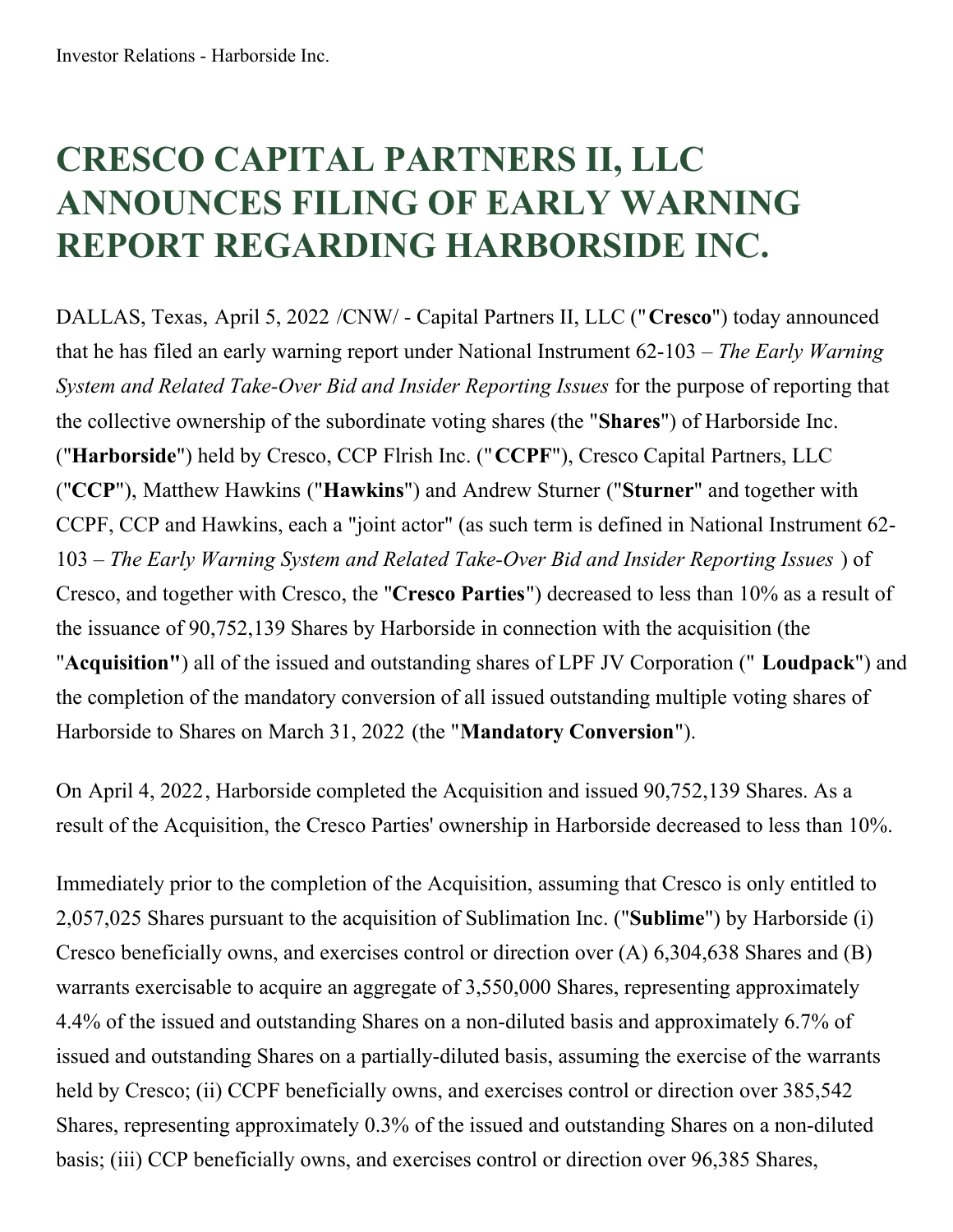representing approximately 0.1% of the issued and outstanding Shares on a non-diluted basis; (iv) Hawkins beneficially owns, and exercises control or direction over options exercisable into an aggregate of 333,350 Shares, representing approximately 0.2% of issued and outstanding Shares on a partially-diluted basis, assuming the exercise of the options held by Hawkins; and (v) Sturner beneficially owns, and exercises control or direction over (A) 125,100 Shares; and (B) options exercisable into an aggregate of 130,000 Shares, representing approximately 0.1% of the issued and outstanding Shares on a non-diluted basis and approximately 0.2% of issued and outstanding Shares on a partially-diluted basis, assuming the exercise of the options held by Sturner.

Collectively, assuming that Cresco is only entitled to 2,057,025 Shares pursuant to the acquisition of Sublime by Harborside, immediately prior to the completion of the Acquisition, the Cresco Parties own or exercise control or direction over an aggregate of (i) 6,911,665 Shares; (ii) warrants exercisable to acquire an aggregate of 3,550,000 Shares; and (iii) options exercisable into an aggregate of 463,350 Shares, representing approximately 4.8% of the issued and outstanding Shares on a non-diluted basis and approximately 7.4% of issued and outstanding Shares on a partially-diluted basis, assuming the exercise of the warrants and options held by the Cresco Parties.

Following the completion of the Mandatory Conversion and the Acquisition, assuming that Cresco is only entitled to 2,057,025 Shares pursuant to the acquisition of Sublime by Harborside, the Cresco Parties continued to own or exercise control or direction over an aggregate of (i) 6,911,665 Shares; (ii) warrants exercisable to acquire an aggregate of 3,550,000 Shares; and (iii) options exercisable into an aggregate of 463,350 Shares, representing approximately **3.0**% of the issued and outstanding Shares on a non-diluted basis and approximately **4.6**% of issued and outstanding Shares on a partially-diluted basis, assuming the exercise of the warrants and options held by the Cresco Parties.

While Cresco currently has no immediate plans or intentions with respect to the securities of Harborside, depending on regulatory changes, market conditions, general economic and industry conditions, trading prices, Harborside's business, financial conditions and prospects and/or other relevant factors, Cresco may develop such plans or intentions in the future and, at such time, may from time to time acquire additional securities of Harborside.

A copy of the early warning report filed by Creso with respect to the Shares will be available